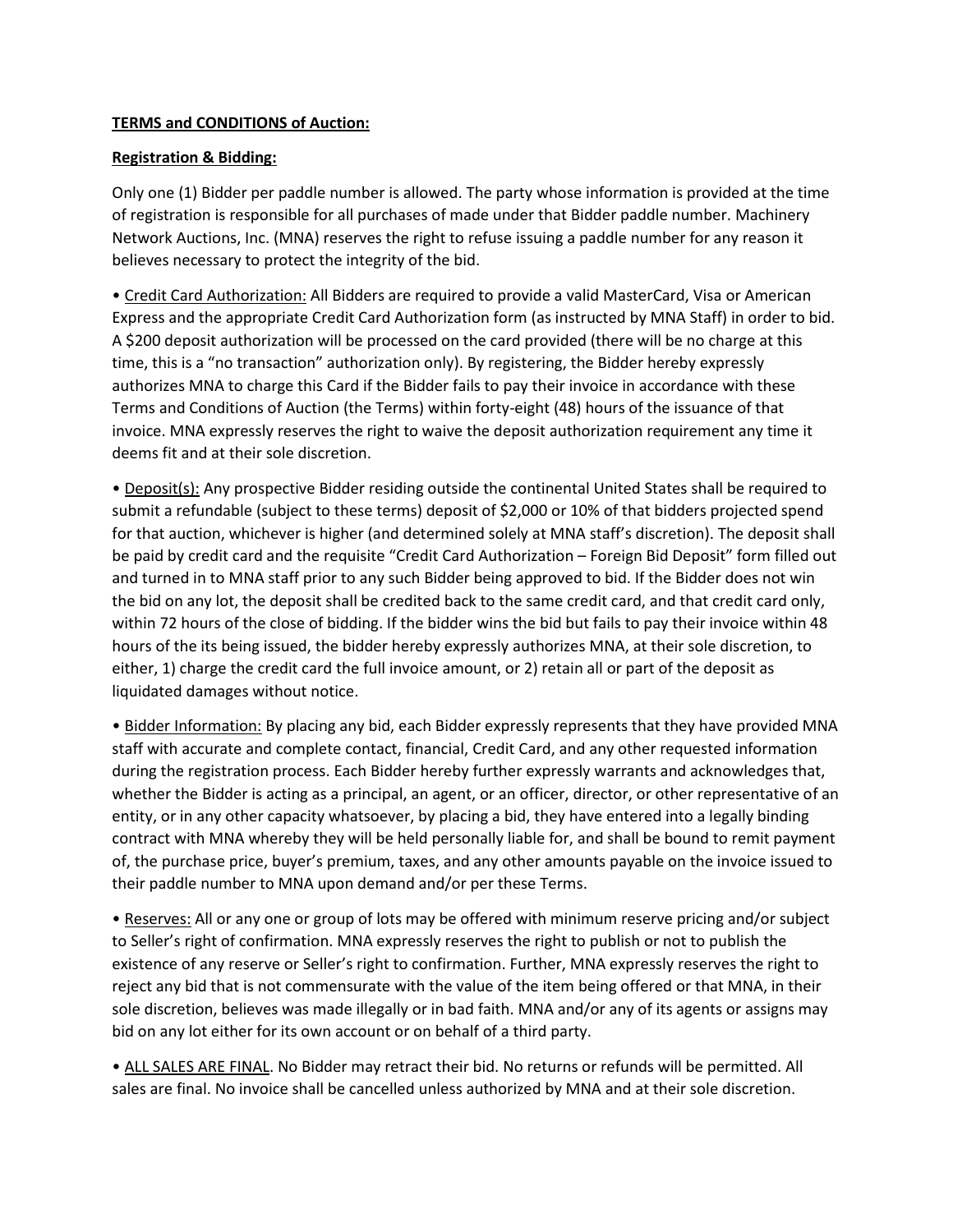Should MNA agree to cancel an otherwise valid invoice or any individual lot(s) on same, Bidder expressly herein agrees to be held responsible for, and shall be required to immediately pay, a 10% restocking fee on the total of the bid or hammer price of the lot(s) inclusive of the buyer's premium.

#### **Disclaimer & Acknowledgement:**

MNA and seller expressly disclaim, without limitation, any warranty of merchantability or fitness for a particular purpose. These terms are merely meant to be representative; by registering for and/or bidding in this auction, you are expressly acknowledging and agreeing to these Terms as well as all of the Terms and Conditions in both the Bid Card and Auction Catalogue.

• AS IS, WHERE IS: The Bidder acknowledges and warrants that they, or an authorized agent, have inspected all of the assets to their satisfaction and had ample opportunity to inspect prior to placing a bid, which shall be, further, governed by these Terms. MNA and Seller make no warranty or guarantee, expressed or implied, as to the accuracy of the information (including pictures, descriptions or specifications) provided in any published or otherwise publicly circulated account of the auction or the assets for sale therein. If there is any question, whatsoever, as to whether the picture(s) of any particular lot is accurate or inclusive (or exclusive) of everything being sold as a part of that lot, it is the sole responsibility of the Bidder, prior to placing any bid on the lot, to verify to their complete satisfaction, what they are bidding on. Everything is being sold on an "AS IS," "WHERE IS," and "AS AVAILABLE" basis and ALL SALES ARE FINAL.

• No Reliance on Information: All PICTURES descriptions, advertising, lot catalogs, or any other source of information (oral or written) concerning the Assets provided by MNA or their agents, affiliates or assigns, or otherwise obtained by a Bidder from a source other than MNA are subject to additions deletions, changes, and modifications at any time prior to purchase and sale. Each Bidder expressly acknowledges and agrees that no sale of any Asset may be invalidated by a Bidder because of an error, inaccuracy, or other fault in the Information. Each Bidder hereby expressly acknowledges and agrees that the Information has been prepared for and to be used for informational purposes only and shall not and may not be relied upon by any Bidder for any purpose, including (without limitation) accuracy or completeness. By bidding on an Assets, a Bidder represents, warrants, covenants and agrees that each such Bidder is relying upon each such Bidder's own investigation, inspection, research, and analysis of the Asset(s) for which a bid has been submitted and is not in any way relying upon the Information provided by MNA or any other third party.

• Lot Order & Withdrawal: MNA reserves the right to withdraw items, alter the order of the sale, accept bids from the Seller or their agents or assigns and group lots as it may deem appropriate in their sole discretion or at the direction of Seller or Seller's agent(s).

• Security Interest: Each Bidder expressly grants to MNA a security interest in, and lien upon, the purchased assets and proceeds thereof to secure payment of the purchase price for the purchased assets. Each Bidder expressly acknowledges and agrees that, in the event of non-payment by a Bidder, MNA may proceed to file the Bidder Registration Agreement, UCC-1 financing statements, and any other documents to perfect the security interest and lien granted hereby and that MNA will pursue their interests in such assets to the fullest extent of the law and equity.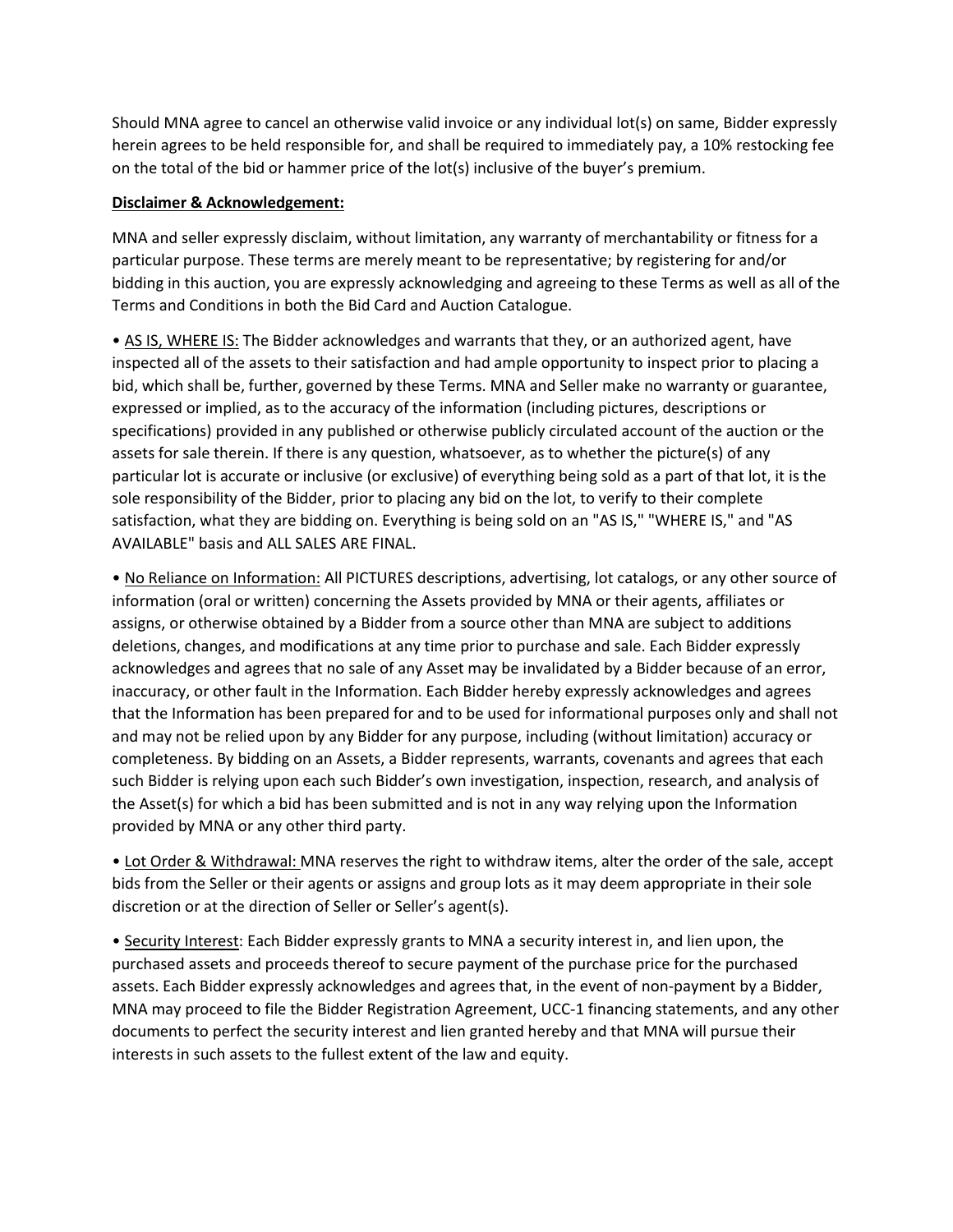• Disputes: In the event of any dispute over Bidding, MNA may, in its sole discretion, either accept what it deems to be the final bid, solicit further bids on the item in dispute or withdraw (or retroactively withdraw) the lot(s) or item(s) without penalty or recourse, except as allowed for herein. By placing a Bid, Bidders expressly acknowledge and accept these terms, whereby the remedy for MNA having withdrawn any Lot(s) falling under the purview of this Section, shall be expressly limited to a refund of any monies already paid to MNA. MNA retains the rights and privileges of this Section so long as the Lot(s) remain on the premises. Any controversy or claim relating to these Terms shall be settled by arbitration in accordance with the Rules of the American Arbitration Association, and judgment upon the award (which shall include attorneys' fees to the prevailing party), rendered by the arbitrators may be entered in any court having jurisdiction thereof. This Section notwithstanding, in the event either party hereto institutes any suit or action to enforce its rights hereunder, the prevailing party shall be entitled to reimbursement of its costs and expenses, including without limitation reasonable attorneys' fees.

## **Payment:**

#### **All bidders are required to pay in full within 48 hours of invoice date – NO EXCEPTIONS**

• Payment Terms: Unless specifically stated otherwise in the Sale Specific Terms, PAYMENT IS DUE AND PAYABLE, IN FULL, UPON RECEIPT OF INVOICE. Invoices will be e-mailed, typically within 24 hours after the Sale closes. All payments must be made by Bank Wire Transfer, Cashier's Check, or Company Check with Bank Letter of Guarantee. Checks must be made payable to Machinery Network Auctions, Inc. In some limited instances and at MNA's sole and complete discretion, cash (onsite only) and credit cards up to a certain limit, but in no case exceeding \$2,000, U.S., will also be accepted. All payments by credit card are subject to a service fee equal to an additional 3% of the amount charged to the card. It is highly recommended that if you wish to utilize any method of payment other than bank Wire Transfer, you call our office to explain your particular circumstance and obtain prior approval from appropriate MNA staff. A list of acceptable forms of payment can always be found in the auction catalog, on the MNA website and on your invoice. In any case, MNA expressly retains the right in their sole and complete discretion, to change or limit the acceptable forms of payment based upon an individual bidder's particular circumstances.

• Buyer's Premium: A "Buyer's Premium" of 18% of the final hammer price shall be added to each invoice. Occasionally, the exceptionally prompt payment of invoices by either, and sometimes both, onsite and online Bidders will net a generous discount in the Buyer's Premium charged. Please check Sale-Specific Terms and Conditions posted on our Website and/or on the catalog the day of the sale for more information and to see if any such discount applies to the auction you wish to participate in.

• Sales Tax: Applicable sales tax will likewise be added to the purchase price of all taxable items. All resellers need to contact Abraham Torres at (818) 788-2260 to make arrangements to either fax or email a copy of their Resale Certificate or other state issued certification of exempt status to our office at least 24 hours prior to the day of auction. Any reseller not doing so risks their exempt status for that auction and, if sales tax is charged, will be required to seek a refund of those monies directly from the state taxing authority in the state in which the auction is held. ONCE COLLECTED, MNA WILL NOT REFUND STATE SALES TAX – NO EXCEPTIONS. Lots not paid for (and removed by published deadline and per the terms of removal, below) may be resold at public or private sale without further notice and any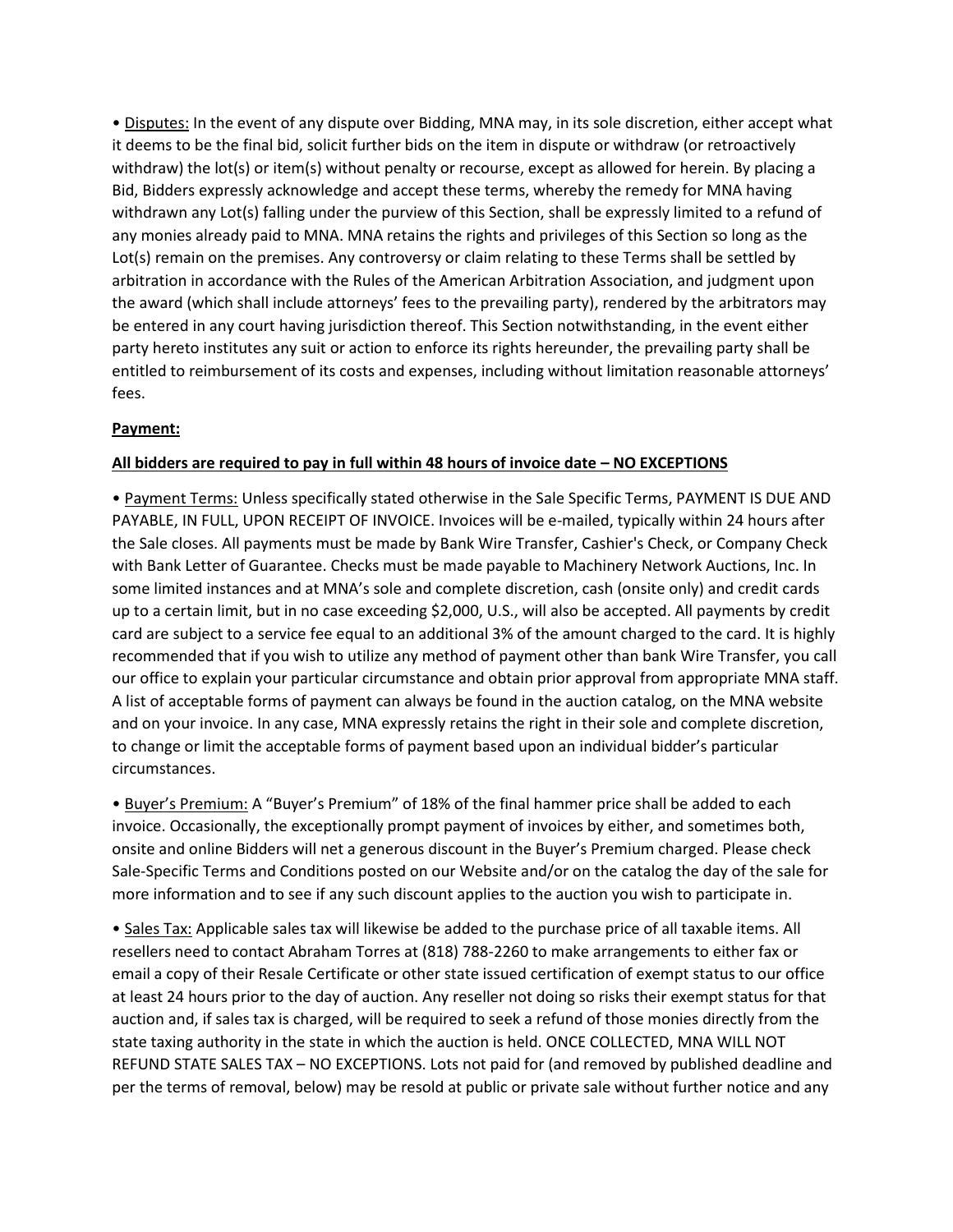deficiency, together with all expenses of that resale and/or removal, will be charged to the defaulting purchaser.

## **Removal:**

# **Purchased lots will not be released until payment has been received in full. Wire transfers must clear in order for payment to be considered "received in full"**

• Standard Removal Hours: Removal of purchased assets shall begin per the Sale-Specific Terms & Conditions, which may be found in the auction catalog, on the MNA website at: www.machinerynetworkauctions.com and on the invoice emailed winning bidders at the conclusion of the auction event. Unless specifically stated otherwise in the Sale Specific Terms, absolutely no purchased assets may be removed before (i) the conclusion of the Sale and (ii) payment is made in full. A marked "Paid in Full" invoice and properly executed "Third Party Release" (whenever applicable) must be presented to MNA or other designated facility personnel and any item(s) removed from the premises must be verified against that invoice and signed out as received by both the buyer and operations staff. Standard hours of removal shall be Monday through Friday, 8:00 am to 4:00 pm, local facility time, unless otherwise posted at the facility, advertised on the MNA website or by special arrangement, in writing and agreed to by MNA operations and/or facility staff.

• Rigging/Removal: IS THE RESPONSIBILITY OF THE BIDDER/BUYER and all riggers are required to be licensed, insured and approved, in advance, by MNA. Every effort will be made to facilitate the timely and professional removal of the assets. All removal activity must be in accordance with OHSA guidelines and at the direction of on-site MNA and/or Seller staff. Removal may begin when the auction has been completed and Payment in full has been made (each Invoiced lot and any other invoiced line item – sales tax, Buyer's Premium, etc. – must be paid). If two (2) people cannot safely lift, carry and load an item without any mechanical assistance whatsoever, then a rigger must be used on its removal. Any lot not removed from the premises by the published removal deadline shall be removed and may be resold at public or private sale and/or scrapped by MNA, in their sole discretion, without further notice and the costs of same shall be charged to the defaulting buyer.

• Preferred Riggers/Disclaimer: For most sales, MNA will provide a list of "preferred riggers" who have offered services for that sale, have proof of commercial liability insurance on file with MNA and are familiar with the particular offerings of the sale. Preferred rigger information is provided solely as a courtesy to our buyers. MNA is not affiliated with and does not endorse or guarantee the services of any machinery rigging, transport or export company, and cannot be held responsible for any damage or other problems incurred as a result of the actions of said companies.

• Buyer Responsibility/REMOVAL DEADLINES: Each buyer expressly acknowledges and agrees that they shall be responsible for all costs and expenses associated with removal of the purchased lots and shall be liable to MNA, Seller, owner and/or landlord of the premises at which the purchased lots are located, and all other third parties and are solely responsible for removing all purchased lots from site by removal deadline. Buyers with items left on site after deadline are subject to fines of \$500 per day or could be subject to abandonment (and in accordance with other Terms found in this Section) with no further recourse.